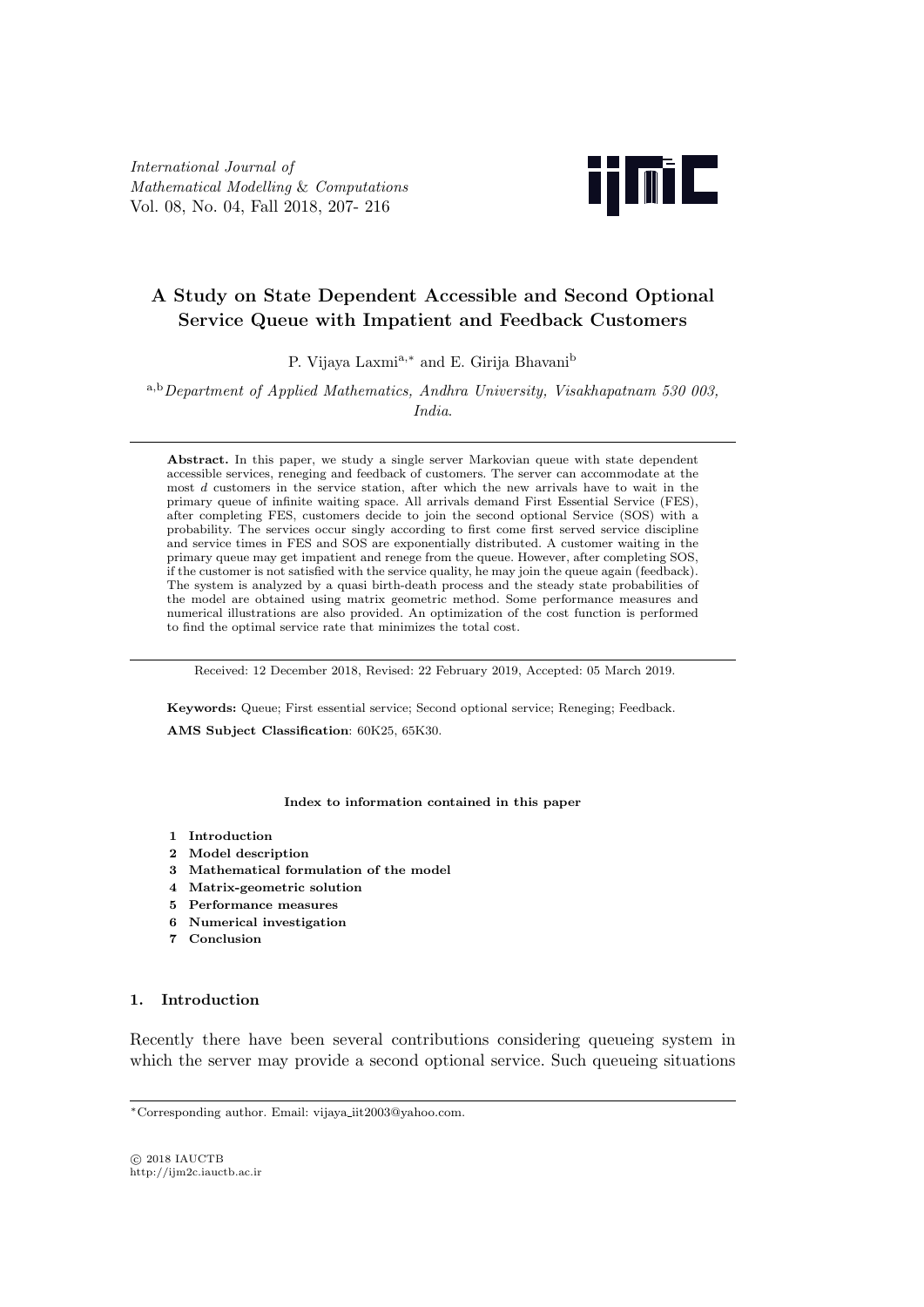occur in day-to-day life. For example, (*a*) at a barber shop every customer needs hair cut but only few of them may opt for shave or massage (*b*) students admitted in a particular department of a university want to complete their under graduate program of study but only some of them may join the post graduate program soon after completing the under graduate program. Such a model was first introduced in [11] by studying an  $M/G/1$  queue with SOS, using the supplementary variable technique wherein general service time distribution for FES and exponential service time distribution for SOS are considered. [14] derived the transient and steady state solution for an *M/G/*1 queue with SOS using the same technique. An *M/G/*1 queue with SOS and server break downs has been analyzed in [18] and in [1] a study of *M/G/*1 queue with SOS and general service time distribution is found. An infinite capacity multi-server queue with SOS channel is analyzed in [7].

Reneging of customers due to impatience was first investigated in [2]. They studied an *M/M/*1*/N* queueing system with balking and reneging. Manoharan and Sasi [12] investigated an  $M/G/1$  reneging queueing system with SOS and second optional vacation. In [3] a queueing system with returning of customers and waiting line is presented. [16] studied a multi-server infinite capacity Markovian feedback queue with balking, reneging and retention of reneged customers. The queueing system with two phase service has been studied in [9]. Doshi [6] has extended [9] into case of general service times. [4] studied time dependent solution of *M*[*X*]*/G/*1 queueing model with SOS, Bernoulli *K−* optional vacation and balking whereas in [13] analysis of an *M/G/*1 feedback queueing system with SOS and second optional vacation has been carried out. Furthermore, [17] investigated an *M/G/*1 feedback queue with two types of services having general distribution.

In this paper, we consider an  $M/M/1$  queue with second optional service, reneging and feedback of customers and two types of state dependent accessible services. Arrivals occur according to a Poisson process. There is a service queue in the service station with maximum limit of *d* customers, beyond which, the new arrivals have to wait in the primary queue. The services(departures) occur one by one and service times in FES and SOS are assumed to be exponentially distributed. We have used matrix geometric method to obtain the steady state system length distributions using rate matrices and Neuts and Rao's [15] truncation method. Some performance measures have been discussed and a cost model is constructed to determine the optimum service rate using direct search method that minimizes the cost function. The rest of the paper is organized as follows. Sections 2 and 3 present the description and mathematical formulation of the model, respectively. Steady state solutions are presented in Section 4 followed by various performance measures in Section 5. Section 6 presents numerical results and Section 7 concludes the paper.

# **2. Model description**

Let us consider an *M/M/*1 queueing model wherein arrivals occur according to a Poisson distribution with parameter  $\lambda$  and join in the service queue whose maximum capacity is *d*. After that limit is reached, the new arrivals queue up in the primary queue. The services/departures occur singly. The service discipline, both for the service queue and primary queue is first-come first-served. The FES is needed by all arriving customers, after which a customer may proceed to SOS with probability  $q_1$  or may leave the system with the complementary probability  $1 - q_1$ . After completing SOS, a customer may again join the primary queue (feedback) with probability  $q_2$  or depart from the system with probability  $1 - q_2$ . The service times of both FES and SOS are exponentially distributed with rates  $\mu_n$  and  $\eta$ ,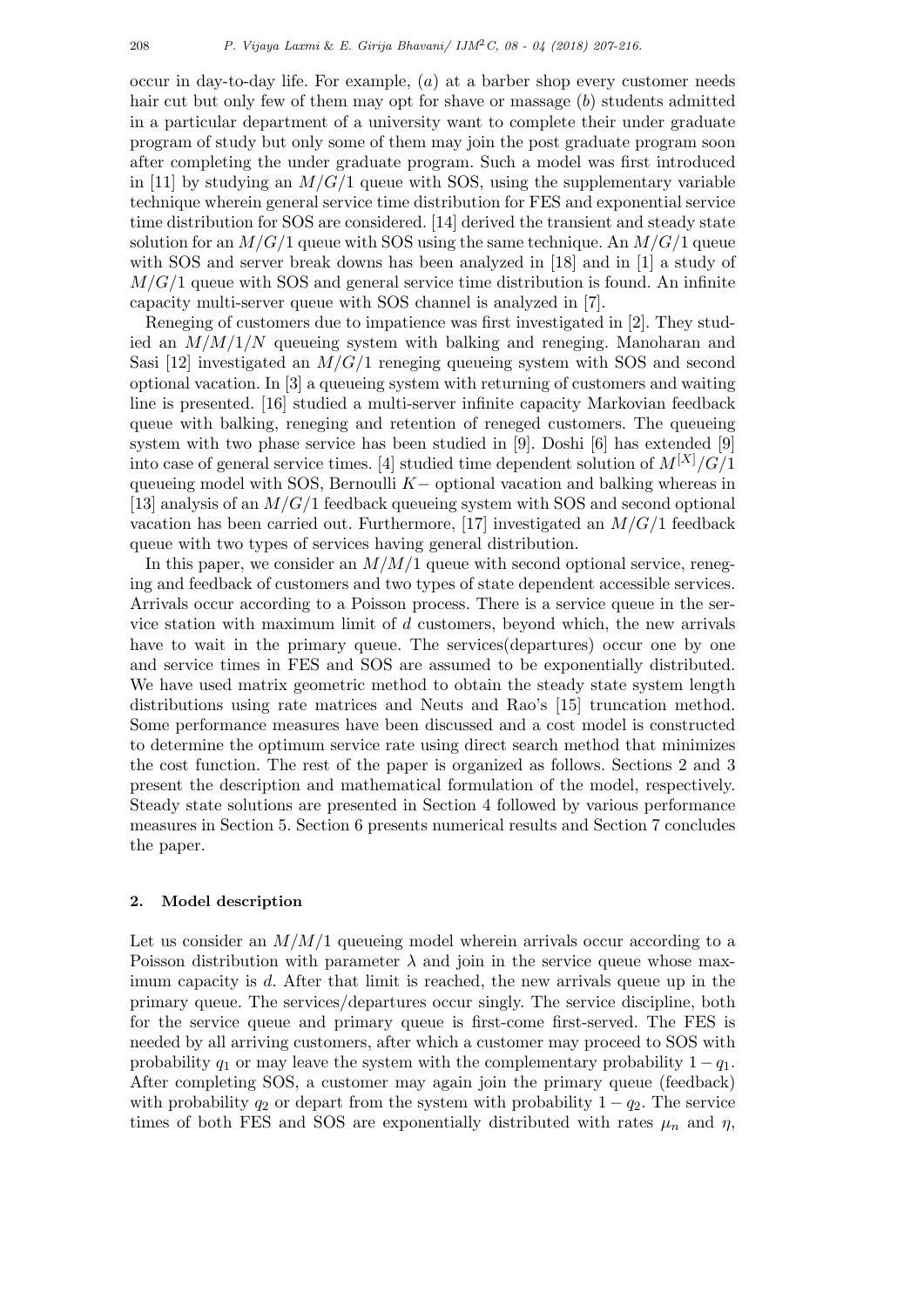respectively, where

 $\mu_n = n\mu$  for  $1 \leq n \leq d-1$ , and  $\mu_n = d\mu$ , for  $n \geq d$ .

A customer waiting in the primary queue may get impatient and renege from the queue if his waiting time is beyond a tolerable limit. Reneging times are also exponentially distributed with parameter *ξ*. The average reneging rate is zero for *n < d*. We assume that the arrival times and the service times are all independent and identically distributed random variables. Further, the new arrivals and feedback customers are treated identical.

# **3. Mathematical formulation of the model**

Let at time t,  $L(t)$  and  $S(t)$  be the number of customers in the primary queue and service queue respectively. Further let  $\zeta(t)$  be the state of the server at time t which is defined as

> $\zeta(t) = \begin{cases} 0, & \text{if the server is busy in FES,} \\ 1, & \text{if the server is non-dorin } S$ 1*,* if the server is rendering SOS*.*

We see that  $\omega = \{L(t), S(t), \zeta(t)\}\$  defines a Markov process with state space

 $E = \{(i, j, \zeta(t)); i \geq 0, 0 \leq j \leq d, \zeta(t) = 0 \text{ or } 1\}.$ 

At steady state, let  $P_{i,n}(Q_{i,n}), i \geq 0, 0 \leq n \leq d$ , be the probability that *i* and *n* number of customers are present in the primary queue and service queue, respectively and the server is busy in FES (SOS). Using Markov theory, the set of balance equations at steady state are given by

$$
0 = -\lambda P_{0,0} + q_2 \eta Q_{0,0} + (1 - q_1)\mu P_{0,1},\tag{1}
$$

$$
0 = -(\lambda + n\mu)P_{0,n} + \lambda P_{0,n-1} + q_2\eta Q_{0,n} + (1 - q_1)(n+1)\mu P_{0,n+1}, 1 \le n \le d - (2)
$$

$$
0 = -(\lambda + d\mu)P_{0,d} + \lambda P_{0,d-1} + (d\mu(1 - q_1) + \xi) P_{1,d} + q_2 \eta Q_{0,d}, \tag{3}
$$

$$
0 = -(\lambda + d\mu + \xi)P_{n,d} + \lambda P_{n-1,d} + (d\mu(1 - q_1) + \xi)P_{n+1,d} + q_2\eta Q_{1,d}, \quad n \ge 1, \quad (4)
$$

$$
0 = -(\lambda + q_2 \eta) Q_{0,0} + q_1 \mu P_{0,1}, \tag{5}
$$

$$
0 = -(\lambda + q_2 \eta)Q_{0,n} + (n+1)q_1 \mu P_{0,n+1} + \lambda Q_{0,n-1}, 1 \le n \le d-1,
$$
\n(6)

$$
0 = -(\lambda + q_2 \eta)Q_{0,d} + dq_1 \mu P_{1,d} + \lambda Q_{0,d-1} + \xi Q_{1,d},\tag{7}
$$

$$
0 = -(\lambda + q_2 \eta + \xi)Q_{n,d} + dq_1 \mu P_{n+1,d} + \lambda Q_{n-1,d} + \xi Q_{n+1,d}, n \ge 1.
$$
\n(8)

## **4. Matrix-geometric solution**

The matrix geometric method allows us to deal with the models with rapid growth of the state space introduced by the need to explicitily construct the generator matrix of the underlying Markov process. The method can only be applied if the system can be decomposed into two parts: the initial portion and the repetitive portion. For example, in the present model, customers queued up has a structure that is possibly unbounded. Typically, there exists an integer *d*+1 beyond which the behavior of system for all  $i \geq d+1$  is expected to be possibly same as the behavior of the system for  $d + 1$ . Such similarity need not hold for  $0, 1, \ldots, d$ . Therefore, we can represent the system by storing the information for the initial portion  $0, 1, \ldots, d$  and the repeating portion  $d+1, d+2, \ldots$  It is tedious to obtain a closed form solution for the QBD process presented in section 3. In order to obtain an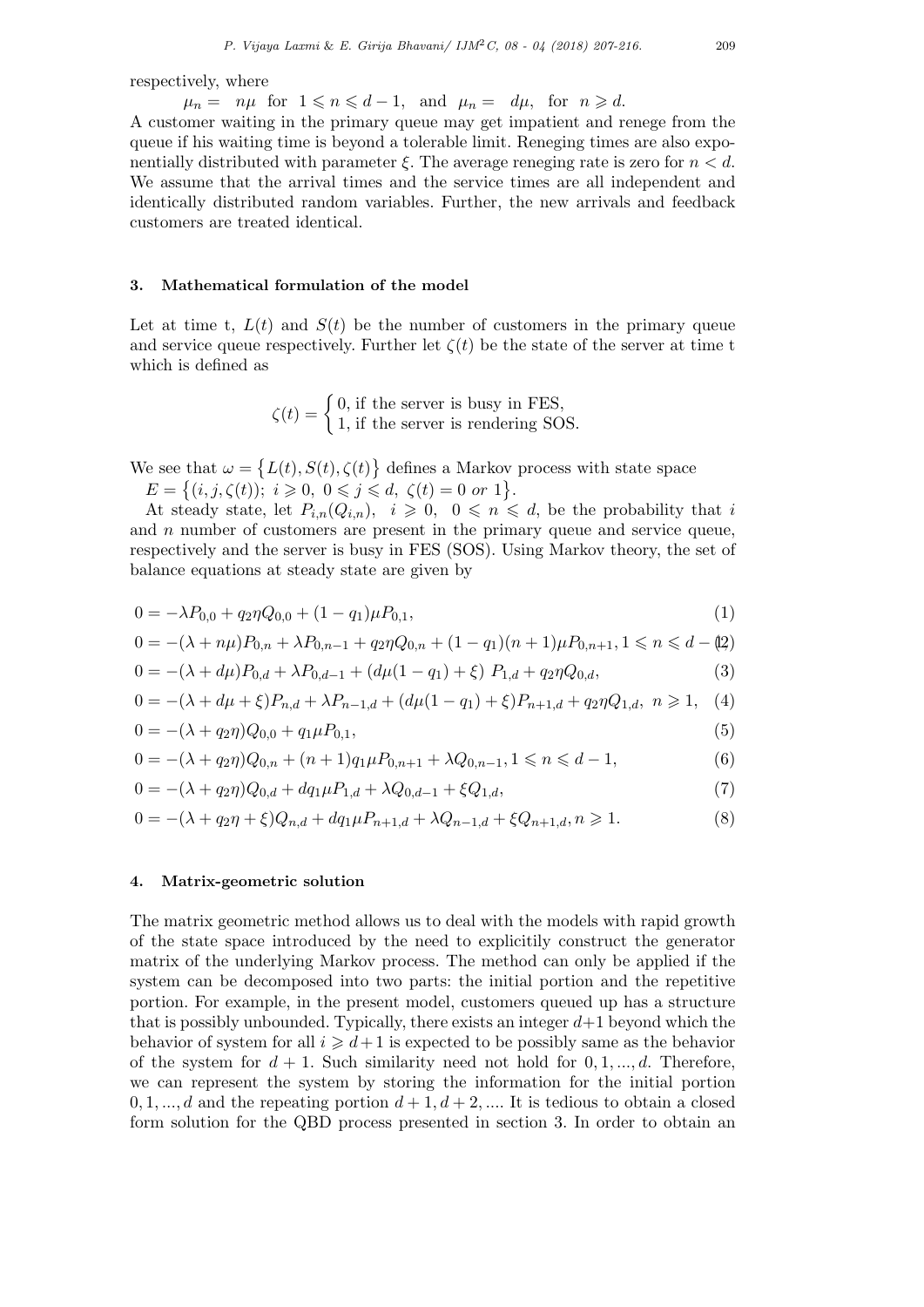efficient and numerical stable solution, we employ matrix geometric method to obtain the probabilities for the Markov chain. As there are repetitive block submatrices in transition rate matrix, we can easily employ the matrix geometric method to evaluate the stationary probability vector  $P_n$ .

The transition rate matrix *Q* of the Markov chain corresponding to the coefficients of equations (1) to (8) has the block tri-diagonal form given by:

$$
Q = \begin{pmatrix} A_0 & C & & & & & & & & \\ B_1 & A_1 & C & & & & & & & \\ & B_2 & A_2 & C & & & & & & \\ & & \vdots & \vdots & \vdots & & & & & \\ & & & B_d & A_d & C & & & & \\ & & & & B_{d+1} & A_{d+1} & C & & \\ & & & & & B_{d+1} & A_{d+1} & C & \\ & & & & & & & \vdots & \vdots & \vdots \end{pmatrix}
$$

The rate matrix *Q* of the QBD process has the sub-matrices given as:

$$
\mathbf{A}_{\mathbf{i}} = \begin{pmatrix} -(\lambda + i\mu) & 0 \\ q_{2}\eta & -(\lambda + q_{2}\eta) \end{pmatrix}, 0 \leq i \leq d,
$$
  
\n
$$
= \begin{pmatrix} -(\lambda + d\mu + \xi) & 0, \\ q_{2}\eta & -(\lambda + q_{2}\eta + \xi) \end{pmatrix}, i > d,
$$
  
\n
$$
\mathbf{B}_{\mathbf{i}} = \begin{pmatrix} (1 - q_{1})i\mu iq_{1}\mu \\ 0 & 0 \end{pmatrix}, 1 \leq i \leq d,
$$
  
\n
$$
= \begin{pmatrix} (1 - q_{1})d\mu + \xi d_{1}\mu \\ 0 & \xi \end{pmatrix}, i > d,
$$
  
\n
$$
\mathbf{C} = \begin{pmatrix} \lambda & 0 \\ 0 & \lambda \end{pmatrix}.
$$

Let **P** be the corresponding steady state probability vector of **Q**. By partitioning the vector **P** as  $\mathbf{P} = {\mathbf{P_0, P_1, P_2, ...}}$  where  $\mathbf{P_n} = [P_{i,j}, Q_{i,j}], i \geqslant 0, 0 \leqslant j \leqslant d$ .

The vector **P** satisfies **PQ**=0 and **Pe**=1 where **e** is a  $2 \times 1$  vector having each element as unity. According to [15], the system is stable and the steady state probability vector exists if and only if  $y\textbf{Ce} < y\textbf{B}_{d+1}\textbf{e}$  where *y* is an invariant probability of the matrix  $M = A_{d+1} + B_{d+1} + C$  such that *y* satisfies the equations  $yM = 0$  and  $y = 1$ . Apparently, when the stability condition is satisfied, the sub vectors of **P**, corresponding to different levels satisfy

$$
\mathbf{P_n} = \mathbf{P_{d+1}} \mathbf{R}^{n-(d+1)}, \ n \geqslant d+2,\tag{9}
$$

where matrix  $\bf{R}$  is the minimal non-negative solution of the matrix quadratic equation

$$
\mathbf{C} + \mathbf{R}\mathbf{A}_{\mathbf{d}+1} + \mathbf{R}^2 \mathbf{B}_{\mathbf{d}+1} = \mathbf{0},\tag{10}
$$

which can be obtained by using the following iterative procedure.

## **Computational algorithm for R:**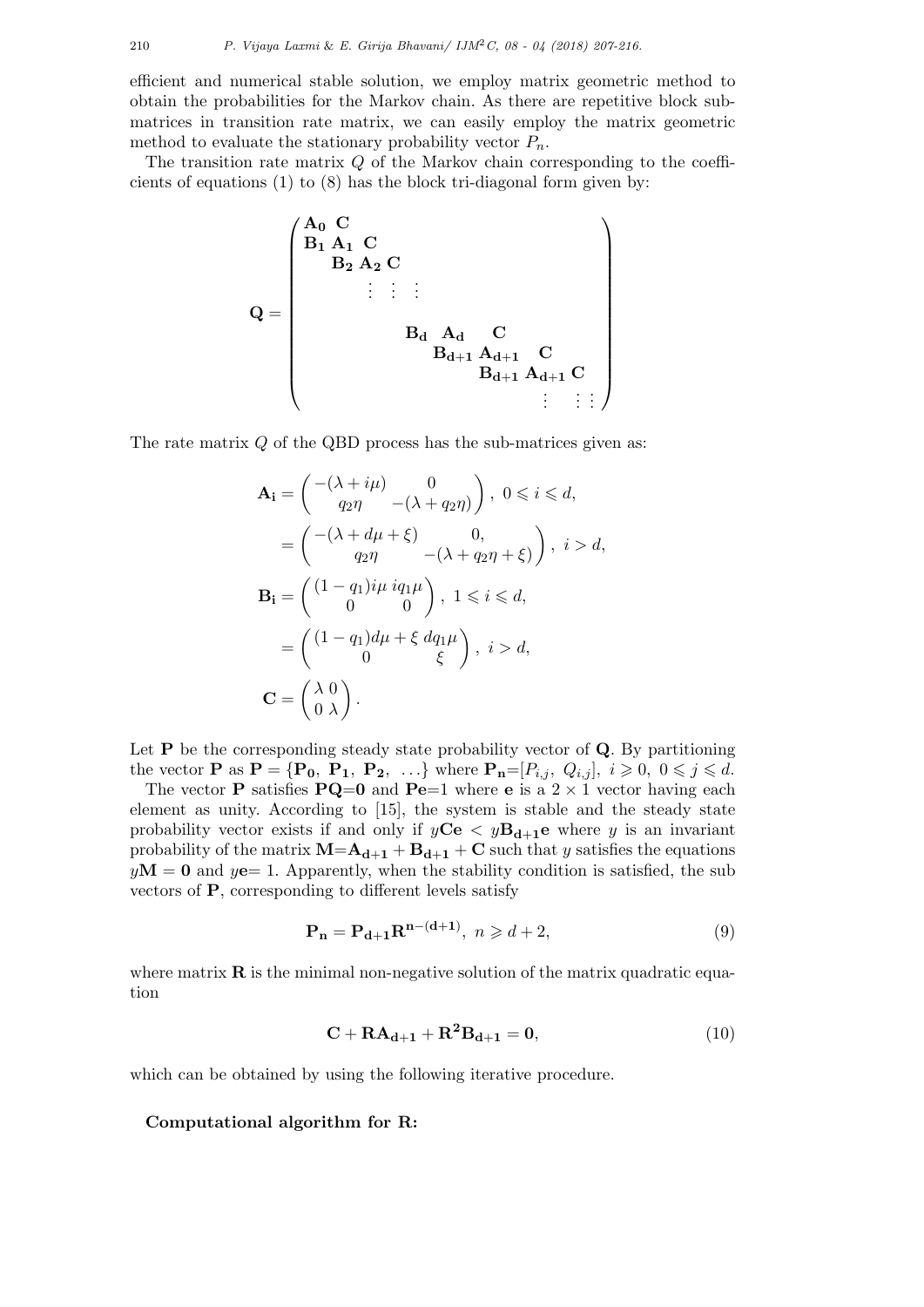Step 2: Set  $U = A_{d+1}$  and calculate  $G = (I - U)^{-1}B_{d+1}$ .

Step 1: Set  $k = 1$ .

Step 3: Increment k by 1.

Step 4: Replace  $U = A_{d+1} + CG$  and  $G = (I - U)^{-1}B_{d+1}$ .

Step 5: Repeat steps 3 and 4 until  $||e - Ge||_{\infty} < \epsilon$ , where  $\epsilon$  is a stopping tolerance. Step 6: Calculate  $\mathbf{R} = \mathbf{C}(\mathbf{I} - \mathbf{U})^{-1}$ .

From the equation  $PQ = 0$  the governing system of difference equations can be given as

$$
\mathbf{P_0} \mathbf{A_0} + \mathbf{P_1} \mathbf{B_1} = \mathbf{0},\tag{11}
$$

$$
\mathbf{P}_{n-1}\mathbf{C} + \mathbf{P}_{n}\mathbf{A}_{n} + \mathbf{P}_{n+1}\mathbf{B}_{n+1} = \mathbf{0}, \ 1 \leq n \leq d,\tag{12}
$$

$$
P_{n-1}C + P_n A_{d+1} + P_{n+1}B_{d+1} = 0, \ n \geq d+1,
$$
 (13)

and normalizing condition

$$
\sum_{n=0}^{\infty} \mathbf{P_n e} = 1.
$$
 (14)

From equations (11) to (13), after some mathematical manipulations, we get

$$
\mathbf{P_0} = -\mathbf{P_1}\mathbf{B_1}(\mathbf{A_0^{-1}}) = \mathbf{P_1}\phi_1,\tag{15}
$$

$$
\mathbf{P}_{n-1} = -\mathbf{P}_{n}\mathbf{B}_{n}(\mathbf{A}_{n-1} + \phi_{n-1}\mathbf{C})^{-1} = \mathbf{P}_{n}\phi_{n}, \ \ 2 \leq n \leq d+1, \tag{16}
$$

$$
P_{d+1}\phi_{d+1}C + P_{d+1}A_{d+1} + P_{d+1}RB_{d+1} = 0.
$$
 (17)

Thus,  $\mathbf{P}_{\mathbf{n}}$  ( $0 \le n \le d$ ) in equation (15) and (16) can be written as product form in terms of  $P_{d+1}$ . To find  $P_{d+1}$ , we use the normalization condition and equation (17).

$$
\sum_{n=0}^{\infty} \mathbf{P_n e} = \mathbf{P_{d+1}} \left[ \sum_{j=1}^{d+1} \prod_{i=d+1}^{m} \phi_i + (\mathbf{I} - \mathbf{R})^{-1} \right] e = 1 \tag{18}
$$

Solving equations (17) and (18), we obtain  $P_{d+1}$ . We use equations (9),(15) and  $(16)$ , to get  $\mathbf{P_n}$  for  $n \geqslant 0$ .

#### **5. Performance measures**

Performance measures show the behaviour of the system from various perspectives. Expected number of customers in the system and in the queue, respectively, when the server is busy in FES are given by

$$
E[F] = \sum_{n=1}^{d} nP_{0,n} + \sum_{n=1}^{\infty} (n+d)P_{n,d} ;
$$
  

$$
E[QF] = \sum_{n=1}^{d} nP_{0,n} + \sum_{n=1}^{\infty} nP_{n,d} .
$$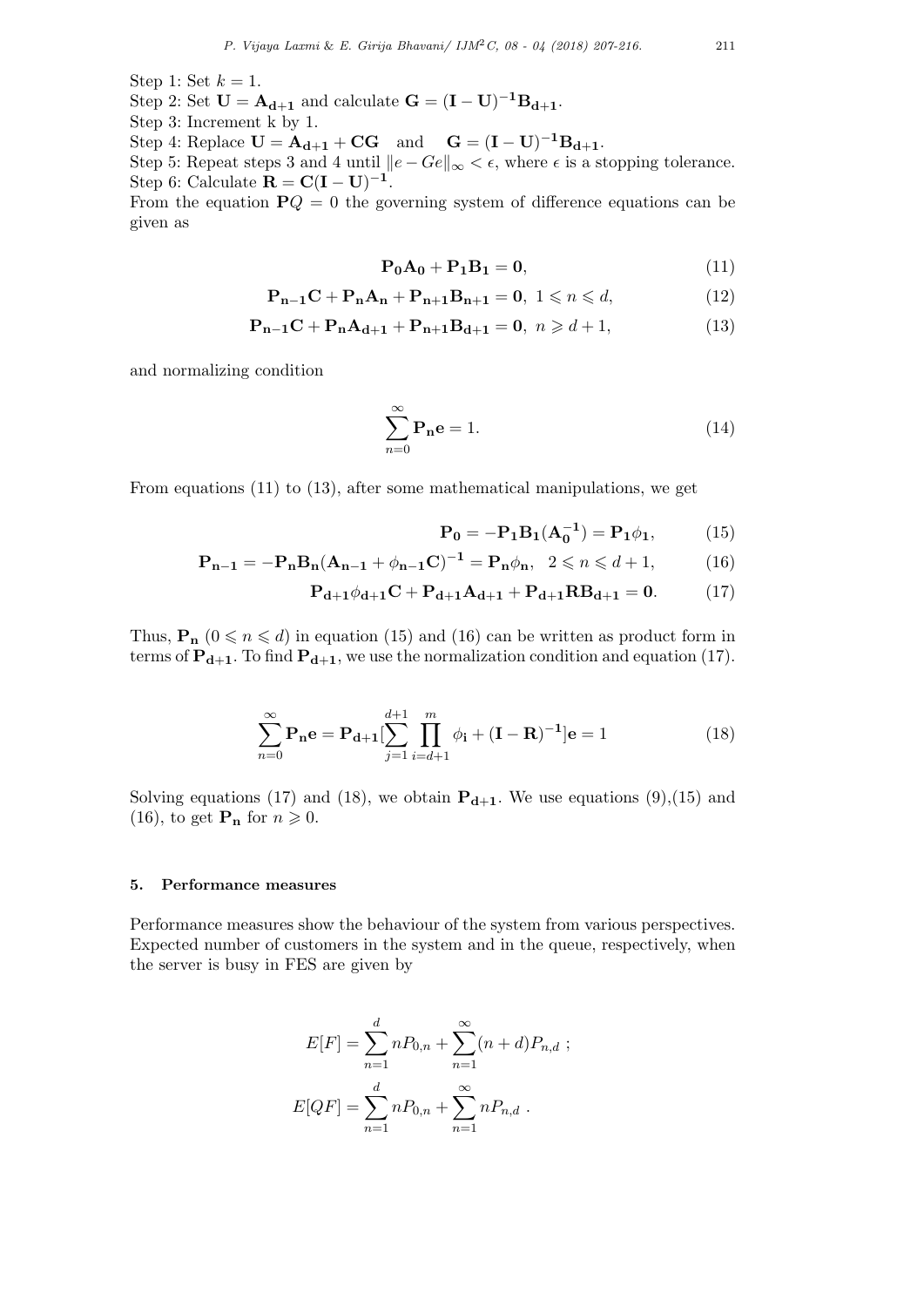Expected number of customers in the system and the queue, respectively, when the server is rendering SOS are given by

$$
E[S] = \sum_{n=1}^{d} nQ_{0,n} + \sum_{n=1}^{\infty} (n+d)Q_{n,d} ;
$$
  

$$
E[QS] = \sum_{n=1}^{d} nQ_{0,n} + \sum_{n=1}^{\infty} nQ_{n,d} .
$$

Expected reneging rate of the customer is given by

$$
E[RC] = \sum_{n=1}^{\infty} \xi P_{n,d} + \sum_{n=1}^{\infty} \xi Q_{n,d} .
$$

Probability that the server is busy in FES is given by

$$
P[F] = \sum_{n=1}^{d} P_{0,n} + \sum_{n=1}^{\infty} P_{n,d} .
$$

Probability that the server is busy in SOS is given by

$$
P[S] = \sum_{n=1}^{d} Q_{0,n} + \sum_{n=1}^{\infty} Q_{n,d} .
$$

## **6. Numerical investigation**

To demonstrate the applicability of the formulae obtained in the previous sections, numerical computations have been carried out using Mathematica software. Some of the numerical computations have been presented below in the form of tables and graphs. The parameters of the model are assumed to be  $\lambda = 0.26$ ,  $\mu = 0.4$ ,  $\eta =$ 0.6*,*  $q_1 = 0.7$ ,  $q_2 = 0.5$ ,  $\xi = 2.0$ ,  $d = 5$ ,  $n = 25$ .

Table 1 shows the effect of service rate during FES  $(\mu)$  on performance measures. We can see that as  $(\mu)$  increases,  $E[F]$  and  $P[F]$  and  $E[RC]$  decrease. Also the percent variation, P.V. (which is the difference between the last value and the first value expressed as percentage) in the last row indicates the decreasing trend. This is because, some customers may opt for SOS after completing FES resulting in the decrease in the above performance measures. On the other hand, increasing trend is observed for  $E[S]$  and  $P[S]$  as  $\mu$  increases.  $E[F]$  and  $E[S]$  are largely effected as  $\mu$  increases which is practically true. As observed in Table 2, a completely opposite trend is observed. As  $\eta$  is increasing, more services occur in SOS, thereby the queue lengths in SOS and busy probabilities in SOS decrease which is intuitively true. Table 3 shows the effect of probability that number of customers entering into SOS after getting FES (*q*1) on perfrmance measures. We can observe that as *q*<sup>1</sup> increases, *E*[*S*] and *P*[*S*] increase. Also the percent variation in the last row indicates the increasing trend. Since as *q*<sup>1</sup> increases, more number of customers tend to be busy in SOS. Table 4 shows the effect of feedback probability  $(q_2)$  on performance measures. As  $q_2$  increases,  $E[F]$ ,  $P[F]$  and  $E[RC]$  increase. Also the percent variation in the last row indicates the increasing trend. This is due to feedback of customers from SOS to primary queue.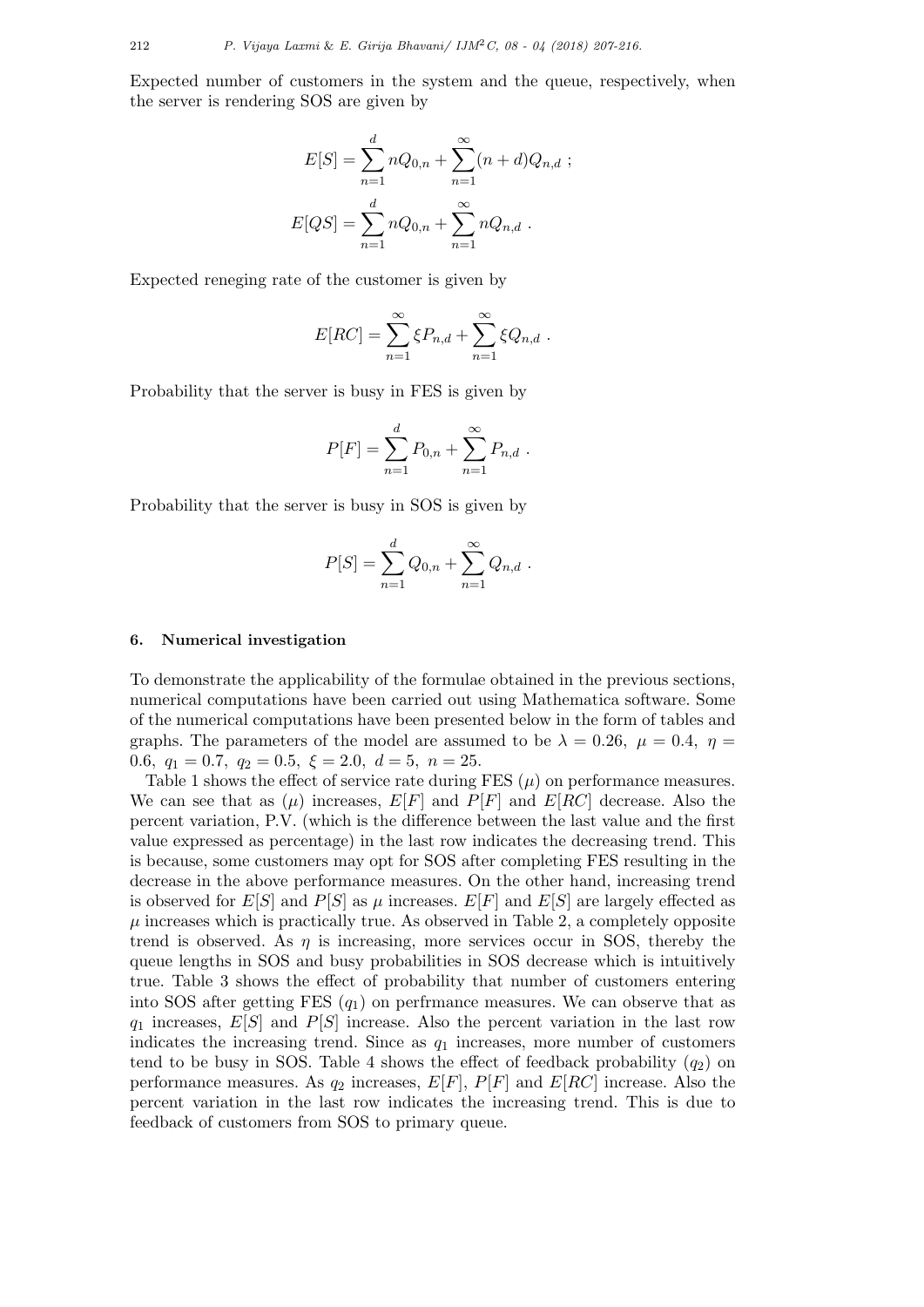| $\mu$ | E[F]     | E[S]    | P[F]     | P[S]     | E[RC]    |
|-------|----------|---------|----------|----------|----------|
| 0.4   | 1.29375  | 1.53028 | 0.309469 | 0.545636 | 0.216025 |
| 0.6   | 0.981279 | 1.76571 | 0.229791 | 0.621838 | 0.182103 |
| 0.8   | 0.789019 | 1.90928 | 0.182436 | 0.667215 | 0.158631 |
| 1.0   | 0.659311 | 2.00573 | 0.15117  | 0.697222 | 0.14153  |
| 1.2.  | 0.566051 | 2.07492 | 0.129017 | 0.71851  | 0.128543 |
| P.V.  | $-72.76$ | 54.46   | $-18.04$ | 17.28    | $-8.7$   |

Table 1. Effect of  $\mu$  on performance measures.

Table 2. Effect of *η* on performance measures.

| η                               | E[F]                                              | E[S]                                                | $\rm P[F]$                                               | P[S]                                                    | E[RC]                                                   |
|---------------------------------|---------------------------------------------------|-----------------------------------------------------|----------------------------------------------------------|---------------------------------------------------------|---------------------------------------------------------|
| 0.5<br>0.7<br>0.9<br>1.1<br>1.3 | 1.24775<br>1.3376<br>1.4194<br>1.49412<br>1.56258 | 1.56647<br>1.49557<br>1.43026<br>1.36999<br>1.31428 | 0.294485<br>0.323724<br>0.350235<br>0.374364<br>0.396404 | 0.560017<br>0.531931<br>0.506383<br>0.483067<br>0.46172 | 0.213552<br>0.218371<br>0.222715<br>0.22665<br>0.230229 |
| P.V.                            | 31.48                                             | $-25.21$                                            | 10.19                                                    | $-9.82$                                                 | 1.66                                                    |

Table 3. Effect of *q*<sup>1</sup> on performance measures.

| $q_1$                    | E[F]                                     | E[S]                                      | P[F]                                         | P[S]                                        | E[RC]                                        |
|--------------------------|------------------------------------------|-------------------------------------------|----------------------------------------------|---------------------------------------------|----------------------------------------------|
| 0.3<br>0.5<br>0.7<br>0.9 | 1.94091<br>1.55415<br>1.29375<br>1.10679 | 0.927128<br>1.27705<br>1.53028<br>1.72431 | 0.506299<br>0.387072<br>0.309469<br>0.255838 | 0.347771<br>0.46659<br>0.545636<br>0.601257 | 0.244504<br>0.226434<br>0.216025<br>0.209926 |
| P.V.                     | $-83.412$                                | 79.718                                    | $-25.0461$                                   | 25.3486                                     | $-3.4578$                                    |

Table 4. Effect of *q*<sup>2</sup> on performance measures.

| $q_2$                    | E[F]                                     | E[S]                                     | $\rm P[F]$                                   | P[S]                                       | E[RC]                                        |
|--------------------------|------------------------------------------|------------------------------------------|----------------------------------------------|--------------------------------------------|----------------------------------------------|
| 0.3<br>0.5<br>0.7<br>0.9 | 1.17945<br>1.29375<br>1.39565<br>1.48694 | 1.61975<br>1.53028<br>1.44929<br>1.37581 | 0.272179<br>0.309469<br>0.342546<br>0.372049 | 0.581374<br>0.545636<br>0.5138<br>0.485306 | 0.209855<br>0.216025<br>0.221457<br>0.226273 |
| P.V.                     | 30.749                                   | $-24.394$                                | 9.987                                        | $-9.606$                                   | 1.641                                        |

Figure 1 shows the effect of arrival rate  $\lambda$  on  $E[F]$  for different values of  $\mu$ . We can see from the graph that as  $\lambda$  increases,  $E[F]$  decreases for a constant service rate in  $FES(\mu)$ . But as  $\mu$  increases, the number of customers served per unit time increases and hence  $E[F]$  decreases. Figure 2 shows the effect of  $\lambda$  on  $E[S]$  for different values of *η*. Generally as  $\lambda$  increases,  $E[S]$  also increases. But when the service rate in SOS  $(\eta)$  increases, it is obvious that  $E[S]$  decreases.

The effect of  $\mu$  on  $E[F]$  and  $E[S]$  is plotted in Figure 3. It is clear from the figure that as  $\mu$  increases  $E[F]$  decreases and  $E[S]$  increases. This is due to the fact that after getting FES some customers tend to SOS. Moreover, for fixed value of  $\mu$ , the intersecting point of the curves of  $E[F]$  and  $E[S]$  gives the value  $\mu = 0.59$  for which  $E[F]$  is minimum and  $E[S]$  is maximum.

The effect of  $\eta$  on  $E[S]$  and  $E[F]$  for different values of  $q_2$  is plotted in Figure 4 and Figure 5, respectively. Generally, as  $\eta$  increases,  $E[S]$  decreases and  $E[F]$ increases. Also as  $q_2$  increases, number of customers again join the primary queue increases. Hence we observe decreasing trend for  $E[S]$  in Figure 4 and increasing trend for  $E[F]$  in Figure 5 as  $q_2$  increases.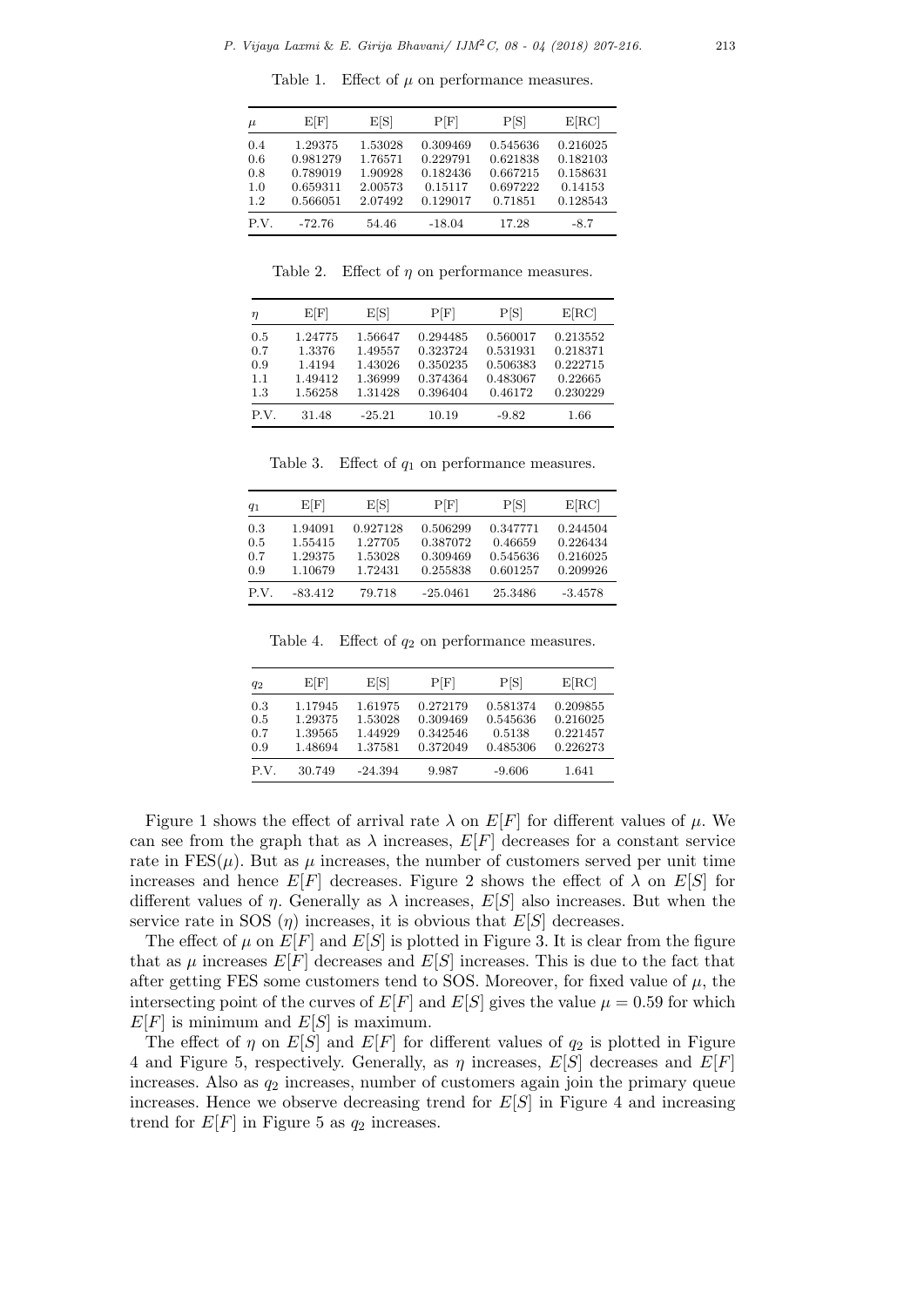

Figure 1. Effect of  $\lambda$  on  $E[F]$  for different  $\mu$ .



Figure 2. Effect of  $\lambda$  on  $E[F]$  for different  $\eta$ .

Now, we develop a total expected cost function per unit time with an objective to determine the optimum value of  $\mu$  that minimizes the expected cost function. Let us define:

 $C_{ef} \equiv$  Cost per unit time when the server is busy in FES,  $C_{es} \equiv$  Cost per unit time when the server is busy in SOS,  $C_f \equiv$  Cost per unit time when the server is serving in FES,  $C_s \equiv$  Cost per unit time when the server is serving in SOS,  $C_{rc} \equiv$  Cost per unit time per lost customer due to reneging.

The cost minimization problem is expressed mathematically as :

$$
F[\mu] = C_{ef}E[F] + C_{es}E[S] + C_f\mu + C_s\eta + C_{rc}E[RC].
$$

Assuming the coefficients of the cost function as  $C_{ef} = 4, C_{es} = 2.5, C_f = 3, C_s =$ 1.5*, C<sub>rc</sub>* = 10 and the model parameters as  $\lambda = 0.26$ ,  $\mu = 0.4$ ,  $\eta = 0.6$ ,  $q_1 =$  $0.7, q_2 = 0.4, \xi = 2.0, d = 5, n = 25$ . Varying the service rate in FES ( $\mu$ ) such that  $0.4 \leq \mu \leq 1.2$ . Using direct search method, it is found that the minimum value of the total expected cost function is  $F[\mu] = 12.8063$  at  $\mu = 0.7$  which is shown graphically in Figure 6.

# **7. Conclusion**

This paper presents a single server infinite buffer queue with second optional service in which customers may renege due to impatience and feedback of customers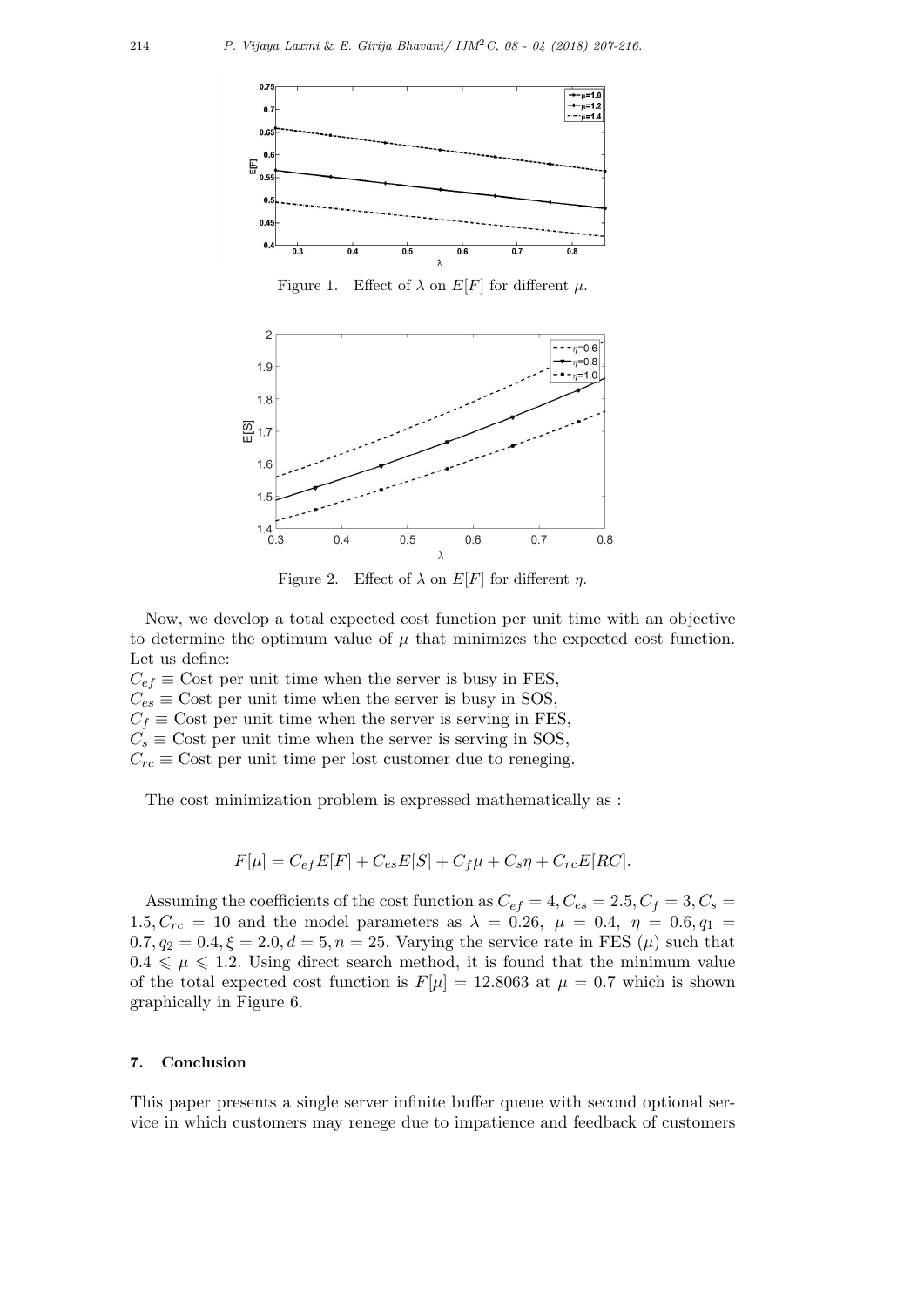

Figure 3. Effect of  $\mu$  on  $E[F]$  and  $E[S]$  for different  $q_1$ .



Figure 4. Effect of  $\eta$  on  $E[S]$  for different  $q_2$ .



Figure 5. Effect of  $\eta$  on  $E[F]$  for different  $q_2$ .

may exists due to dissatisfaction with the service. Such models have applications in hospital services, production systems, bank services, computer and communication networks, etc. We have used matrix geometric method to find steady state probabilities and presented some performance measures along with the numerical results. Optimization of cost function with respect to the service rate  $\mu$  is also discussed using direct search method.